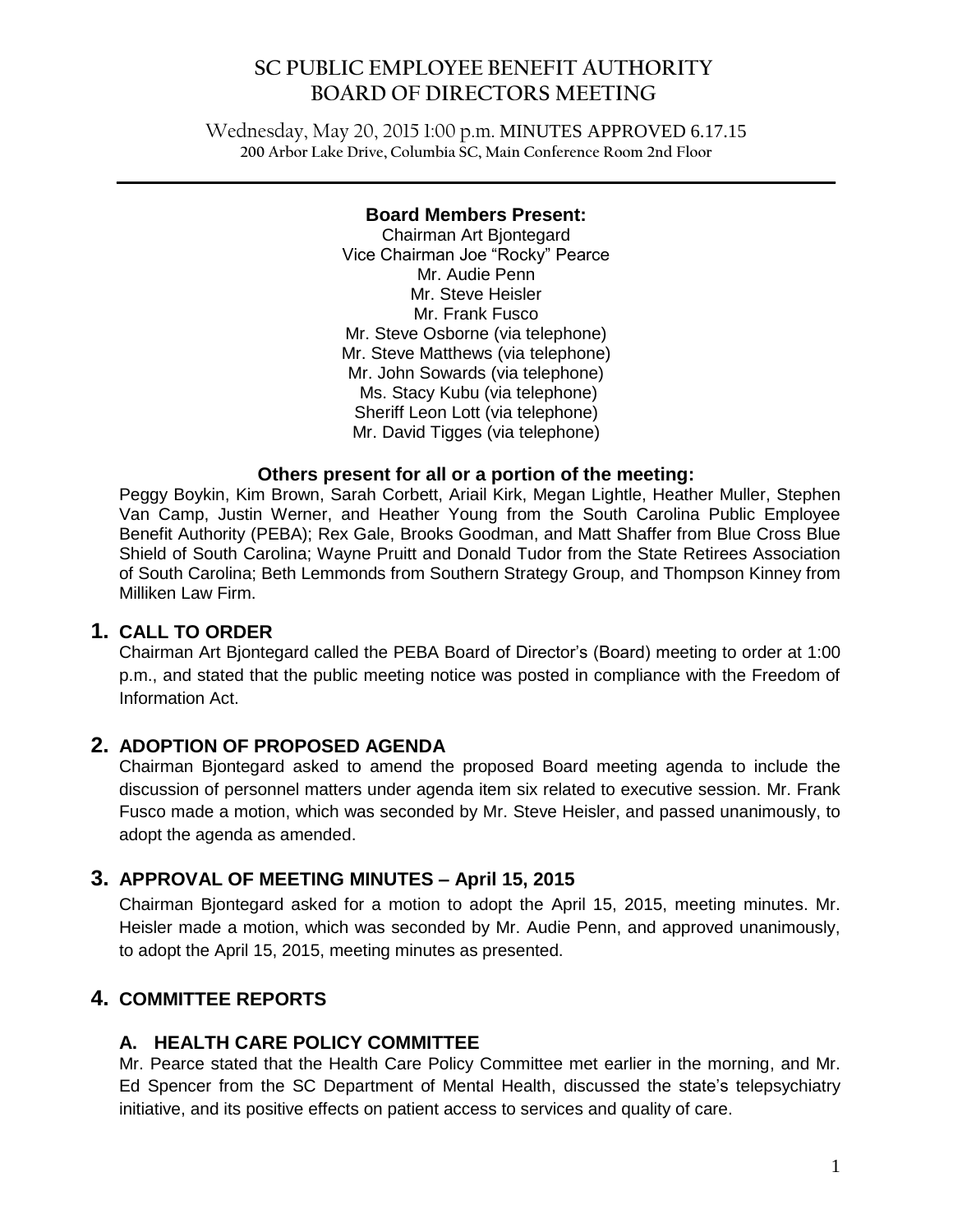# **SC PUBLIC EMPLOYEE BENEFIT AUTHORITY BOARD OF DIRECTORS MEETING**

Wednesday, May 20, 2015 1:00 p.m. MINUTES APPROVED 6.17.15 **200 Arbor Lake Drive, Columbia SC, Main Conference Room 2nd Floor**

 $\mathcal{L}_\mathcal{L} = \mathcal{L}_\mathcal{L} = \mathcal{L}_\mathcal{L} = \mathcal{L}_\mathcal{L} = \mathcal{L}_\mathcal{L} = \mathcal{L}_\mathcal{L} = \mathcal{L}_\mathcal{L} = \mathcal{L}_\mathcal{L} = \mathcal{L}_\mathcal{L} = \mathcal{L}_\mathcal{L} = \mathcal{L}_\mathcal{L} = \mathcal{L}_\mathcal{L} = \mathcal{L}_\mathcal{L} = \mathcal{L}_\mathcal{L} = \mathcal{L}_\mathcal{L} = \mathcal{L}_\mathcal{L} = \mathcal{L}_\mathcal{L}$ 

Mr. Pearce reported that the Committee also received a Medical University of South Carolina (MUSC) pilot update, and an analysis of the results. Mr. Pearce stated that the MUSC Health Plan is improving and beginning to become more cost effective, but it is too early to project the final outcome.

Mr. Pearce advised that the Committee received an update from Blue Cross Blue Shield, regarding Patient-Centered Medical Home (PCMH), which is a model of health care designed to strengthen the physician-patient relationship by moving from reactive care to proactive care. Mr. Pearce stated that PCMH allows for better care at a lower cost to members.

Mr. Pearce reminded the Board that PEBA is following state mandates to keep protected health information secure, and the Health Care Committee has suggested hiring a consultant to ensure that PEBA is in compliance with the International Organization for Standardization (ISO).

## **B. RETIREMENT POLICY COMMITTEE**

Mr. John Sowards stated that the Retirement Policy Committee did not meet in April and did not have anything to report. Mr. Sowards advised that the next Retirement Policy Committee meeting will be June 3, 2015.

### **C. FINANCE, ADMINISTRATION, AUDIT AND COMPLIANCE (FAAC) COMMITTEE**

Mr. Steve Matthews stated that the FAAC Committee did not meet in April and did not have anything to report. Mr. Matthews noted that the next FAAC Committee meeting has been changed to June 2, 2015 at 2:00 p.m.

### **5. OLD BUSINESS/DIRECTOR'S REPORT**

Ms. Peggy Boykin, PEBA's Executive Director, provided the Director's Report, and stated that the Senate has passed their version of the budget, and the House is currently reviewing the Senate version. Ms. Boykin stated that the dollar amount of PEBA's budget is the same in both versions of the budget, and includes an \$8.7 million increase due to PEBA absorbing additional responsibilities that were previously performed by the Budget and Control Board.

Ms. Boykin advised the Board that PEBA is preparing several request for Proposals (RFP's), including:

- 1. An investment consultant contract so investment consulting services can be consolidated for both the South Carolina Deferred Compensation Program and the Optional Retirement Program (ORP);
- 2. An ORP vendor contract;
- 3. Obtaining an ISO consultant to determine the necessary steps that PEBA should perform to comply with international standards; and
- 4. An administrative Services Only (ASO) contract for 2016.